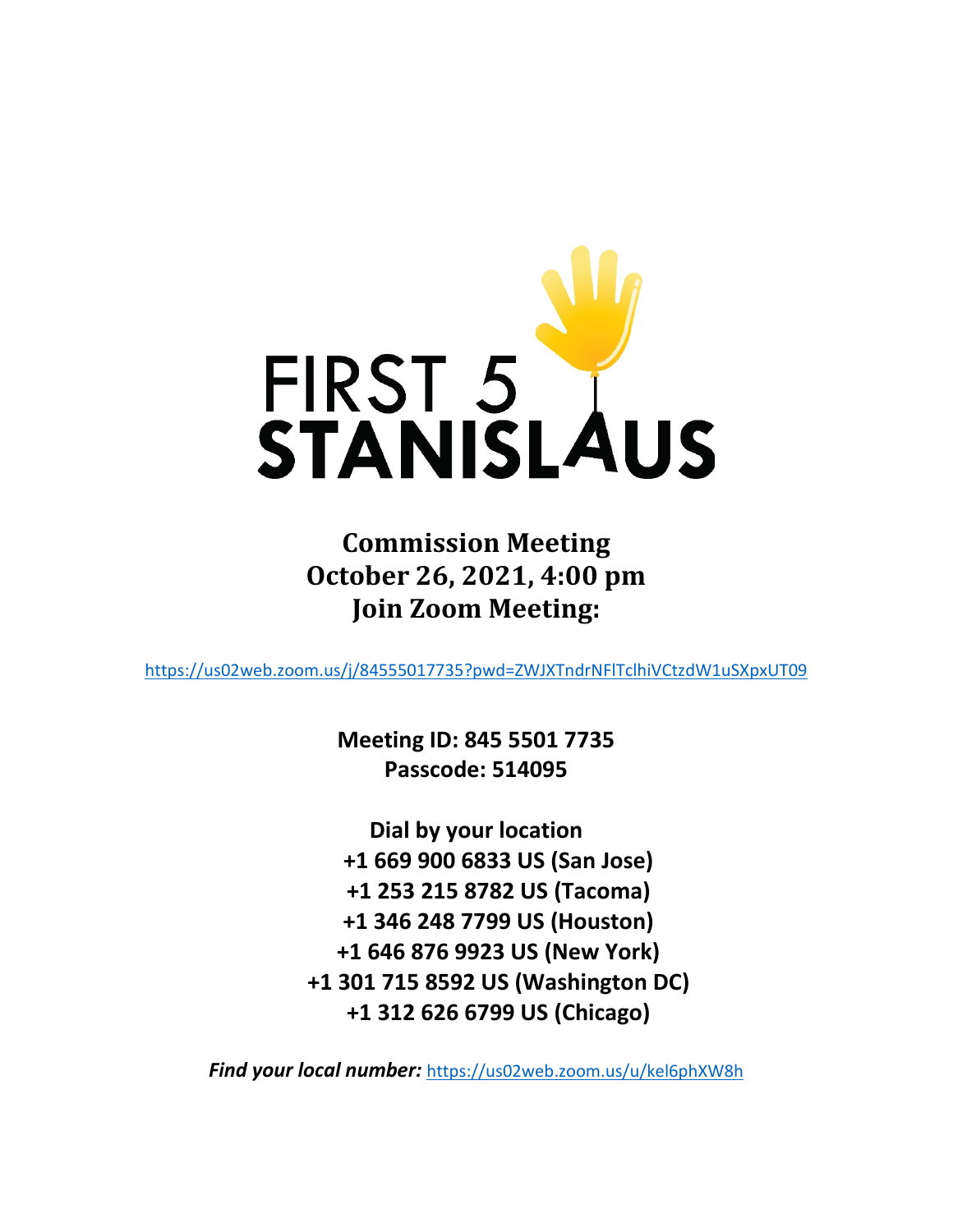

## *Commission Meeting Notice*



### *Tuesday, October 26, 2021, 4:00 PM Meeting to be conduction via Zoom (video and phone conference) for Commission and Public*

This meeting will be held in compliance with the requirements of AB 361 (Government Code 54953(e)) and will not include in person public attendance. Members of the public may observe the meeting and provide comments to the Board via email, Zoom (internet-based option) or telephone as described below.

**Join Zoom Meeting:** <https://us02web.zoom.us/j/84555017735?pwd=ZWJXTndrNFlTclhiVCtzdW1uSXpxUT09>

> **Meeting ID:** 845 5501 7735 **Passcode:** 514095 **Dial by your location +1 669 900 6833 US (San Jose) +1 253 215 8782 US (Tacoma) +1 346 248 7799 US (Houston) +1 646 876 9923 US (New York) +1 301 715 8592 US (Washington DC) +1 312 626 6799 US (Chicago)**

**Find your local number:** [https://us02web.zoom.us/u/kel6phXW8h](https://us02web.zoom.us/u/kel6phXW8h:)

The Stanislaus County Children and Families Commission welcomes you to its meetings which are ordinarily held on the fourth Tuesday of most months. Your interest is encouraged and appreciated. The agenda is divided into multiple sections including:

**CONSENT CALENDAR:** These matters include routine financial and administrative actions. All items on the consent calendar will be voted on at the beginning of the meeting under the section titled "Consent Calendar." If you wish to have an item removed from the Consent Calendar, please make your request at the time the Commission Chairperson asks if any member of the public wishes to remove an item from consent.

**DISCUSSION ITEMS:** These items will be individually discussed with opportunity for public comment.

**PUBLIC HEARINGS:** These items are opportunities for individuals interested in the matter being addressed on the agenda item to present their views to the Commissioners. Any member of the audience desiring to address the Commission on a matter on the agenda, please utilize the "raise hand" function or state that you have a comment through the chat function on zoom to be acknowledged by the Chair during the meetings or submit your comments by email to [edwardsk@stancounty.com](mailto:edwardsk@stancounty.com) prior to the meeting. Those observing the meeting telephonically may speak up when the Chair asks if there are any comments. In order that interested parties have an opportunity to speak, any person addressing the Commission will be limited to a maximum of 5 minutes unless the Chairperson of the Commission grants a longer period of time.

**PUBLIC COMMENT PERIOD:** Public comment may be submitted in advance of the meeting via email to edwardsk $@$ stancounty.com or by mail to 930 15<sup>th</sup> St., Modesto, CA. 95354. Please indicate in your email the agenda item to which your comment applies. Please submit public comments as soon as possible so that they can be provided to the Commissioners before, and, as feasible, during the meeting. Any member of the audience desiring to address the Commission on a matter on the agenda, please utilize the "raise hand" function or state that you have a comment through the chat function on zoom to be acknowledged by the Chair during the meetings. If you have anything that you wish distributed to the Board and included for the official record, please include it in your email. Comments that require a response may be deferred for staff reply. Those observing the meeting telephonically may speak up when the Chair asks if there are any comments.

#### **MEMBERS:**

**Vicki Bauman** School Representative

**Ignacio Cantu, Jr.** Community Representative

> **Vito Chiesa** County Supervisor

**David Cooper** Chair Community Representative

**Mary Ann Lilly-Tengowski** Vice Chair Health Services Agency

**Nelly Paredes-Walsborn, Ph.D.** Community Representative

**Amanda Sharp** Community Services Agency

**Julie Vaishampayan, M.D.** Public Health Officer

\*\*\*\*\*\*\*\*\*\*\*\*\*\*

**David T. Jones** Executive Director